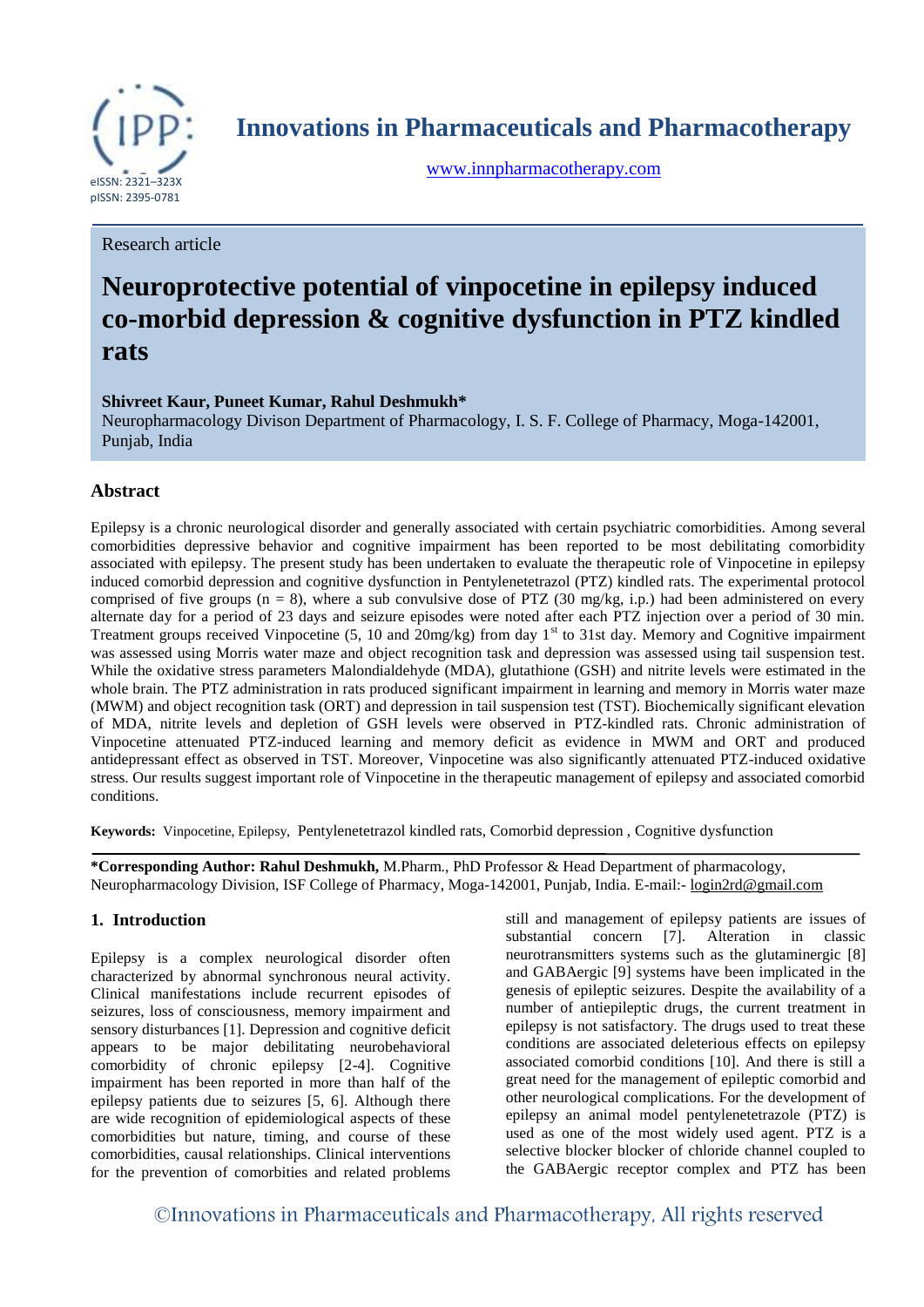found to be down regulates  $GABA_A$  receptors, thus enhanced glutamate-aggravated seizures [11].

Vinpocetine is a synthetic ethyl ester of the alkaloid apovincamine, which is isolated from the leaves of Vinca minor and commonly known as the lesser periwinkle [12]. Vinpocetine also reported for its nootropic effects for the improvement of memory [13]. Vinpocetineselectively inhibits Ca2+/calmodulindependent phosphodiesterase (PDE) type 1, which maintains levels of [14] both cAMP and cGMP. Vinpocetine has also been demonstrated to modulate various neurotransmitters such as monoamines, which may contribute to its antidepressant actions. It also protects neurons from glutamate and NMDA toxicity [15]. Vinpocetine affects GABAergic and serotonergic pathways, peripheral BZD receptors and selectively blocks voltage-sensitive Na+ and Ca2+ channels [16] and cause decrease in extracellular calcium  $(Ca^{2+})$  ions in striatal nerve endings. Vinpocetine is also having antioxidant activity due to the scavenging of hydroxyl radicals [17]. During the last decade, there has been a rapid explosion of publications reporting the neuroprotective activity of Vinpocetine [18]. Thus, unlike available therapy for epilepsy, vinpocetine would have an advantage, over other drugs, not just to halt epileptogenesis but also can preserve other comorbid conditions. The present study was designed to investigate the therapeutic potential of vinpocetine in the management of experimental PTZ induced kindling and associated comorbid conditions such as learning and memory deficit and oxidative stress in rats.

# **2. Materials and methods**

## **2.1. Experimental animals**

The experiments were carried out on female Wistar rats (200-250g) obtained from central animal house of ISF College of Pharmacy, Moga, Punjab (India). The animals were kept in polyacrylic cages and maintained under standard housing conditions (room temperature  $22\pm20\degree$ C and relative humidity of 60-65%) with 12h light/dark reverse cycle. The food in the form of dry pallets and water were made available ad libitum. All behavioral experiments were carried out between 9.00 h to 17.00 hrs. The experimental protocol was reviewed and approved by the ISFCP/IAEC/CPCSEA/Meeting No.13/2014/ Protocol No.206 and the animal experiments were carried out in accordance with the Indian National Science Academy (INSA) Guidelines for use and care of

animals.

## **2.2. Drugs and chemicals**

The drugs used in the present study Pentylenetetrazol (PTZ) and Vinpocetine were purchased from Sigma (St Louis, MO, USA). PTZ and Vinpocetine were dissolved in normal saline solution and DMSO respectively. The time gap and the route of administration were selected from the available literature. All other chemicals used in the study were of analytical grade. Solutions of the drug and chemicals were freshly prepared before use [19].

# **2.3. Kindling procedure by PTZ**

For PTZ kindling, a subconvulsant dose of PTZ (30 mg/kg) was injected intraperitoneally on every alternate day for 23 days. The PTZ injections were stopped when the animals showed adequate kindling, i.e. seizure score of 5 on three consecutive injections. Convulsive behavior was observed after each PTZ injection for 30 min. Behavioral changes were scored according to the criteria described by as:

Stage 0 (no response)

Stage1 (hyperactivity, restlessness and vibrissae twitching)

Stage 2 (head nodding, head clonus and myoclonic jerks)

Stage 3 (unilateral or bilateral limb clonus)

Stage 4 (forelimb clonic seizures)

Stage 5 (generalized clonic seizures with falling).

The number of myoclonic jerks and the latencies to myoclonic jerks were recorded. The latencies were transformed into seizure score [20]. Animals were considered kindled if they exhibited stage 5 of seizures on two consecutive trials.

# **2.4. Experimental protocol**

Animals were randomly divided into five groups (n=8). The first group received vehicle (normal saline and DMSO) other treatment and diseased group received PTZ (30 mg/kg, i.p.) for every alternate days for 23 days and groups 3, 4 and 5 received Vinpocetine (5mg, 10mg and 20mg i.p.) respectively on every alternate day for 31 days. Cognitive deficit was assessed by Morris Water Maze, Object Recognition Task and depression symptoms were assessed by Tail Suspension Test. Following the behavioral test, the animals were sacrificed and the whole brain homogenate was used for oxidative stress parameters. (Fig 1)



Note: PTZ= Pentylenetetrazole, Vin= Vinpocetine.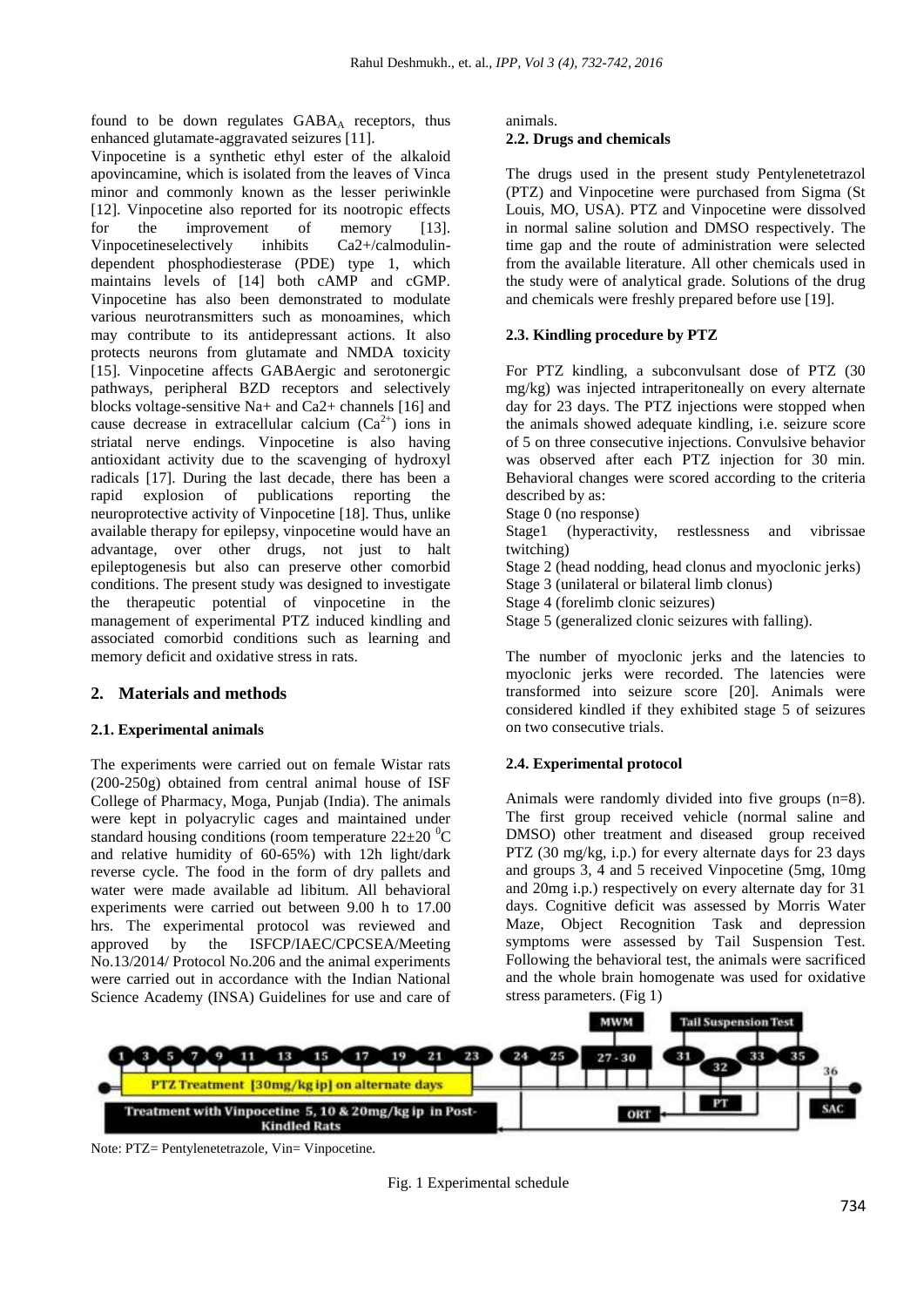## **2.5. Assessment of Behavioral parameters:**

Behavioral parameters were evaluated upon completion of kindling procedure.

## **2.5.1 Object recognition task (ORT)**

The rats were acclimated to the arena  $(60\times60\times40$  cm for rats) without objects for 30 to 45 min before testing. The ORT consisted of two trial periods (T1 and T2) separated by a 24-h intertrial period. The time required for each animal to complete 15 s of total exploration of the two identical objects, as shown by placing its nose within 2 cm of the object, was determined, with a cut off of 240 s. For the retention trial (T2) conducted 24 h later, one of the objects presented in T1 was replaced with a novel object. Rats were returned to the arena for 3 min, and the duration of exploration of each object was scored. A criterion of minimal level of object exploration was used to exclude animals with low levels of spontaneous exploration; thus, only animals having a minimal level of object exploration of  $\geq$  5 s during the retention trial T2 (novel+ familiar  $\geq$  5 s) were included [21].

## **2.5.2 Morris water maze test**

Spatial learning and memory of animals were tested in a Morris water maze (Morris, 1984). It consisted of a circular water tank (180 cm diameter, 60 cm height) filled with water (25 $\pm$ 1 °C) to a depth of 40 cm. A nontoxic water dispersible emulsion was used to render the water opaque. Four equally spaced locations around the edge of the pool (North, South, East, and West) were used as start points, which divided the pool into 4 quadrants. An escape platform (10 cm in diameter) was placed in the pool 2 cm below the surface of water. The escape platform was placed in the middle of one of the randomly selected quadrants of the pool and kept in the same position throughout the entire experiment (northeast for this study). Before the training started, the rats were allowed to swim freely into the pool for 120s without platform.

Animals received a training session consisting of 4 trials per session (once from each starting point) for 4 days (days 25, 26, 27 and 28), each trial having a ceiling time of 120 s and a trial interval of approximately 30 s. After climbing onto the hidden platform, the animals remained there for 30 s before commencement of the next trial. If the rat failed to locate the hidden platform within the maximum time of 120 s, it was gently placed on the platform and allowed to remain there for 20 s. The time taken to locate the hidden platform (latency in seconds) was measured. Twenty four hours after the acquisition phase, a probe test (day 29) was conducted by removing the platform. Rats were allowed to swim freely in the pool for 120 s and the time spent in target quadrant, which had previously contained the hidden platform was recorded. The time spent in the target quadrant indicated the degree of memory consolidation which had taken place after the acquisition trial [22].

## **2.5.3 Tail suspension test**

Tail suspension test was performed on day  $31<sup>st</sup>$ . The total duration of immobility induced by tail suspension was measured according to the method described by [23]. Rats both acoustically and visually isolated were suspended 50 cm above the floor by adhesive tape placed approximately 1 cm from the tip of the tail. Rats were considered immobile only when they hung passively and completely motionless. Immobility time was manually recorded during a 6-min period [24].

## **2.6. Assessment of Biochemical parameters:**

Upon completion of the behavioral tests, the animals were decapitated under ether anesthesia and the brains were quickly removed, cleaned with ice-cold saline and stored at−80 °C till further analysis within the next 7 days.

## **2.6.1. Brain tissue homogenate preparation**

Animals were sacrificed by decapitation and brains were removed and rinsed with ice-cold isotonic saline. Brain samples were then homogenized with ice-cold 0.1 mol/l phosphate buffer (pH 7.4) 10 times (w/v). Then homogenate was centrifuged for 15 min at 10,000 g for 15 min and aliquots of supernatant were separated and used for biochemical estimation.

## **2.6.2. Protein estimation**

Protein was measured in all brain samples by the method using Lowery method [25].

## **2.6.3. Estimation of malondialdehyde (MDA)**

The quantitative measurement of MDA–end product of lipid peroxidation - in brain homogenate was performed according to the method of Wills [26]. The amount of MDA was measured after its reaction with thiobarbituric acid at 532nm using spectrophotometer (Shimadzu, UV-1700). The concentration of MDA was determined from a standard curve and expressed as nMol/mg protein [27].

## **2.6.4. Estimation of reduced glutathione (GSH)**

Reduced glutathione in brain was estimated according to the method described by Ellman method [28]. 1ml supernatant was precipitated with 1 ml of 4% sulfosalicylic acid and cold digested at 4°C for 1h. The samples were centrifuged at 1200g for 15 min. To 1 ml of the supernatant, 2.7ml of phosphate buffer (0.1M, pH 8) and 0.2 ml of 5,5′dithiobis (2-nitrobenzoic acid) (DTNB) were added. The yellow color that developed was measured immediately at 412nm using a spectrophotometer. The concentration of glutathione in the supernatant was determined from a standard curve and expressed as µMol/mg protein [27].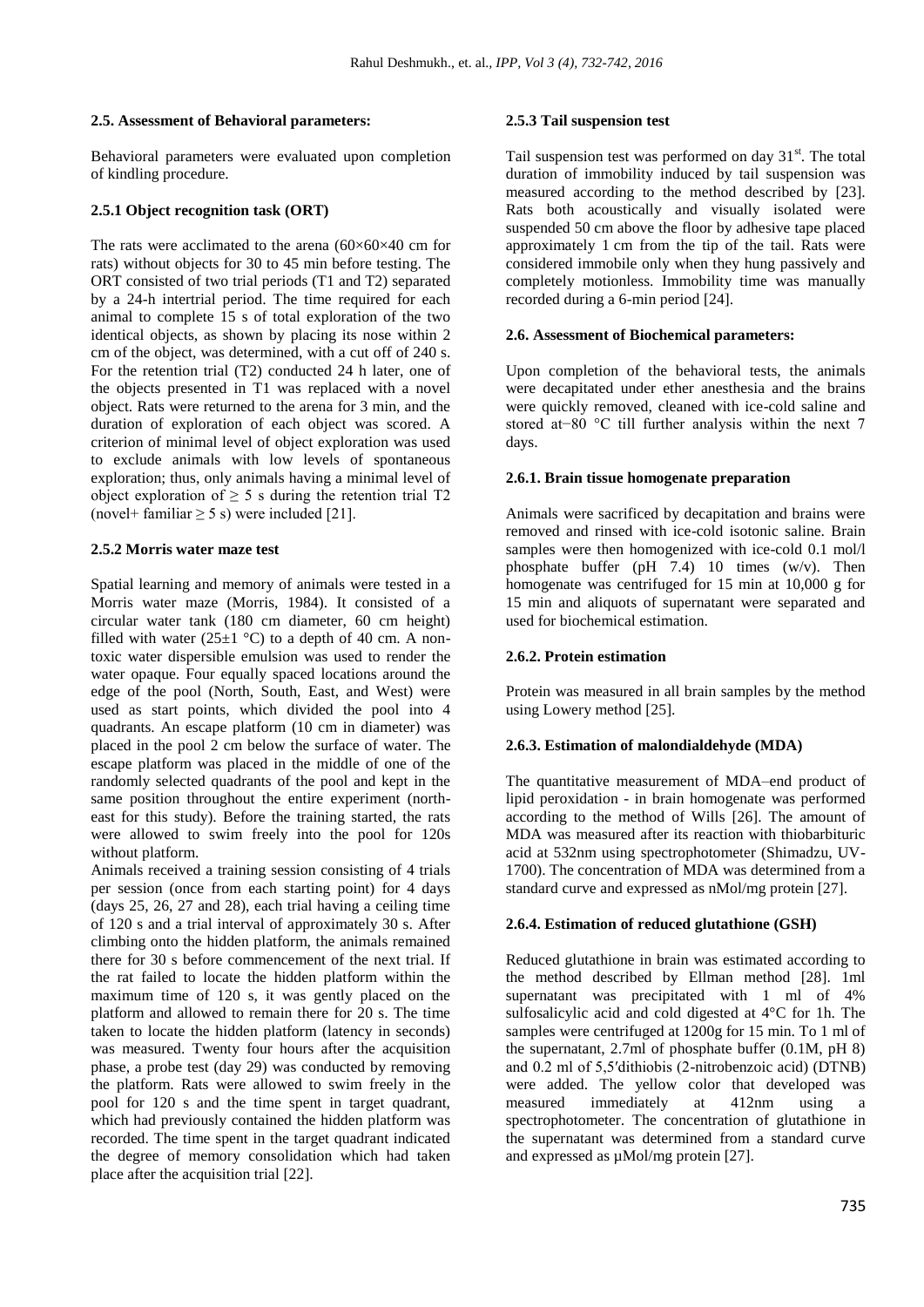#### **2.6.5. Estimation of nitrite**

Nitrite level was determined with a colorimetric assay with Greiss reagent (0.1% N-(1-naphthyl) ethylene diaminedihydrochloride, 1% sulfanilamide, and 2.5% phosphoric acid) as described by Green and his coworkers. Equal volumes of the supernatant and the Greiss reagent were mixed; the mixture was incubated for 10 min at room temperature. The absorbance was determined at 540 nm with the double beam UV–VIS spectrophotometer [UVPharmaspec 1700, Shimadzu (Japan)]. The concentration of nitrite in the supernatant was determined from a sodium nitrite standard curve and was expressed as micromole per liter [7].

#### **2.7. Statistical analysis**

The results were expressed as mean  $\pm$  SEM. Behavioural parameters were analyzed by repeated measure two way ANOVA followed by Bonferroni's post hoc test for multiple comparisons and biochemical parameters were analyzed by one way ANOVA followed by Bonferroni's post hoc test. Values with  $P<0.05$  was considered to be statistically significant.

#### **3. Result**

#### **3.1. Results of behavioral parameters**

## **3.1.1. Effect of Vinpocetine on memory performance in object recognition task in PTZ kindled rats:**

On day 30 (T1) when both the objects were similar (familial), all the rats took similar time to achieve 15s of object exploration. PTZ did not show significant difference when compared with that of vehicle control. Similarly Vinpocetine did not showed significant difference when compared with that of vehicle control (p>0.05) (Fig.2A).



Fig 2A: Effect of Vinpocetine on time required by rats to explore the familiar objects during T1 in PTZ kindled rats:

Note: PTZ= Pentylenetetrazole, Vin= Vinpocetine.

On day 31, when animals exposed with novel objects replaced with one of the familial object. Only the rats treated with vehicle or Vinpocetine showed significant discrimination between novel and familial objects and spent more time in exploring novel object. Whereas, rats treated with PTZ did not show any significant discrimination between the familial and novel objects (Fig.2B).



Note: PTZ= Pentylenetetrazole, Vin= Vinpocetine, Fam= Familiar, Nov= Novel

Fig 2B: Effect of Vinpocetine on total exploration time of FO1 and NO during T2 in PTZ kindled rats.

Values are expressed as mean  $\pm$  SEM;  $^{*}P<0.05$  v/s Fam of respective group.

## **3.1.2. Effect of Vinpocetine on memory performance in Morris water maze (MWM) task in pentylenetetrazole (PTZ) treated rats**

All the rats showed gradual decrease in escape latencies to reach submerged platform through the entire observation period and did not showed significant difference in escape latencies on day 27. However PTZ produced significant effects on escape latencies on day 25, 26, and 27 as compare with vehicle control rats. Repeated measure two way ANOVA analysis indicated overall significant effect of treatment  $(p<.0.001)$ , time  $(p< 0.001)$  and a time  $\times$  treatment interaction  $(p< 0.001)$ . Although Vinpocetine produce significant decrease in escape latencies on day 26, 27 and 28 as compare with PTZ control (Fig.3A).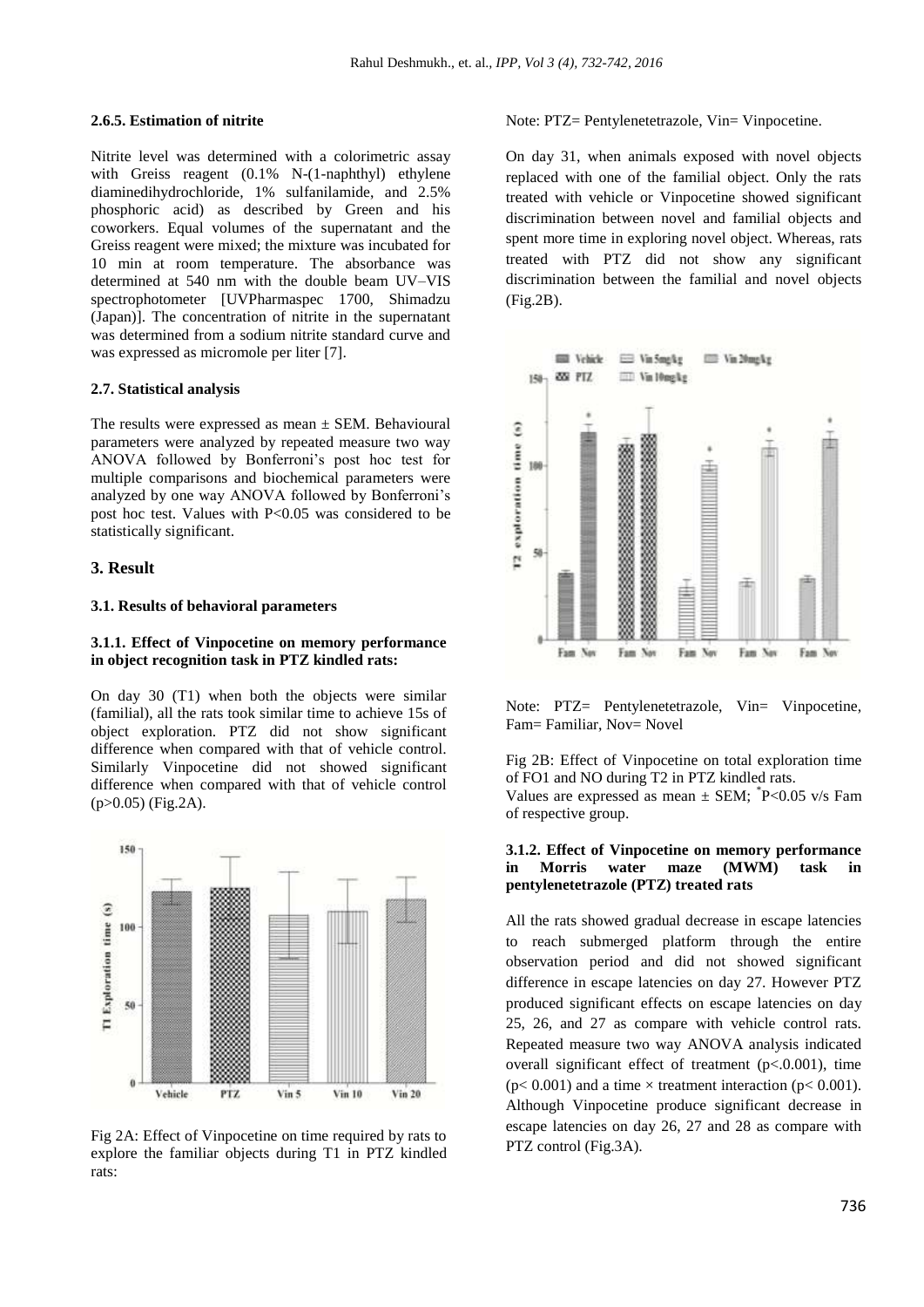

Fig 3 A: Effect of vinpocetine on memory performance in Morris water maze (MWM) task in pentylenetetrazole (PTZ) treated rats

Values are expressed as mean  $\pm$  SEM;  $^{\circ}P$  < 0.05 v/s Vehicle control,  $P < 0.05$  v/s PTZ (30),  $P > 0.05$  v/s Vin (5)

Note: PTZ= Pentylenetetrazole, Vin= Vinpocetine.

During the probe trial, with the platform removed, PTZ treated rats failed to remember the precise location of the platform and % time spent in the target quadrant was less as compared with vehicle control. In line with about results, of Vinpocetine treated rats produced significant rise in % time spent in target quadrant as compare with PTZ control. These results suggesting that Vinpocetine significantly restored the PTZ associated impairment in acquisition and retention of memory in rats (P< 0.001) (Fig.3B).



Fig 3 B: Effect of vinpocetine on time spent in target quadrant (s) in Morris water maze (MWM) task in pentylenetetrazole (PTZ) treated rats.

Values are expressed as mean  $\pm$  SEM;  $^{\circ}P$  < 0.05 v/s Vehicle control, \* P<0.05 v/s PTZ (30), # P<0.05 v/s Vin (5).

Note: PTZ= Pentylenetetrazole, Vin= Vinpocetine.

## **3.1.3. Effect of Vinpocetine on tail suspension task (TST) in PTZ administered rats:**

TST was performed onday 31; evaluate the immobility time and mobility time. However, administration of Vinpocetine (5, 10 and 20 mg/kg) significantly decreased the immobility time as compare to PTZ kindled rats (Fig 4).



Fig 4: Effect of Vinpocetine on tail suspension task in PTZ administered rats.

Values are expressed as mean  $\pm$  SEM;  $^{\circ}P$  < 0.05 v/s Vehicle control,  $P<0.05$  v/s PTZ (30). Note: PTZ= Pentylenetetrazole, Vin= Vinpocetine.

## *3.2. Results of Biochemical parameters*

## **3.2.1. Effect of Vinpocetine on lipid peroxidation (LPO level) in PTZ kindled rats:**

Kindled rats had significantly increased level of LPO in brain after sub convulsive PTZ (30 mg/kg) administration on alternate days for a total period of 23 days in comparison to normal control group. However, administration of Vinpocetine (5, 10 and 20 mg/kg) significantly attenuated the increased level of the lipid peroxidation in PTZ kindled rats (Fig. 5)(Table 1).



Fig 5: Effect of Vinpocetine on lipid peroxidation (LPO level) in PTZ kindled rats.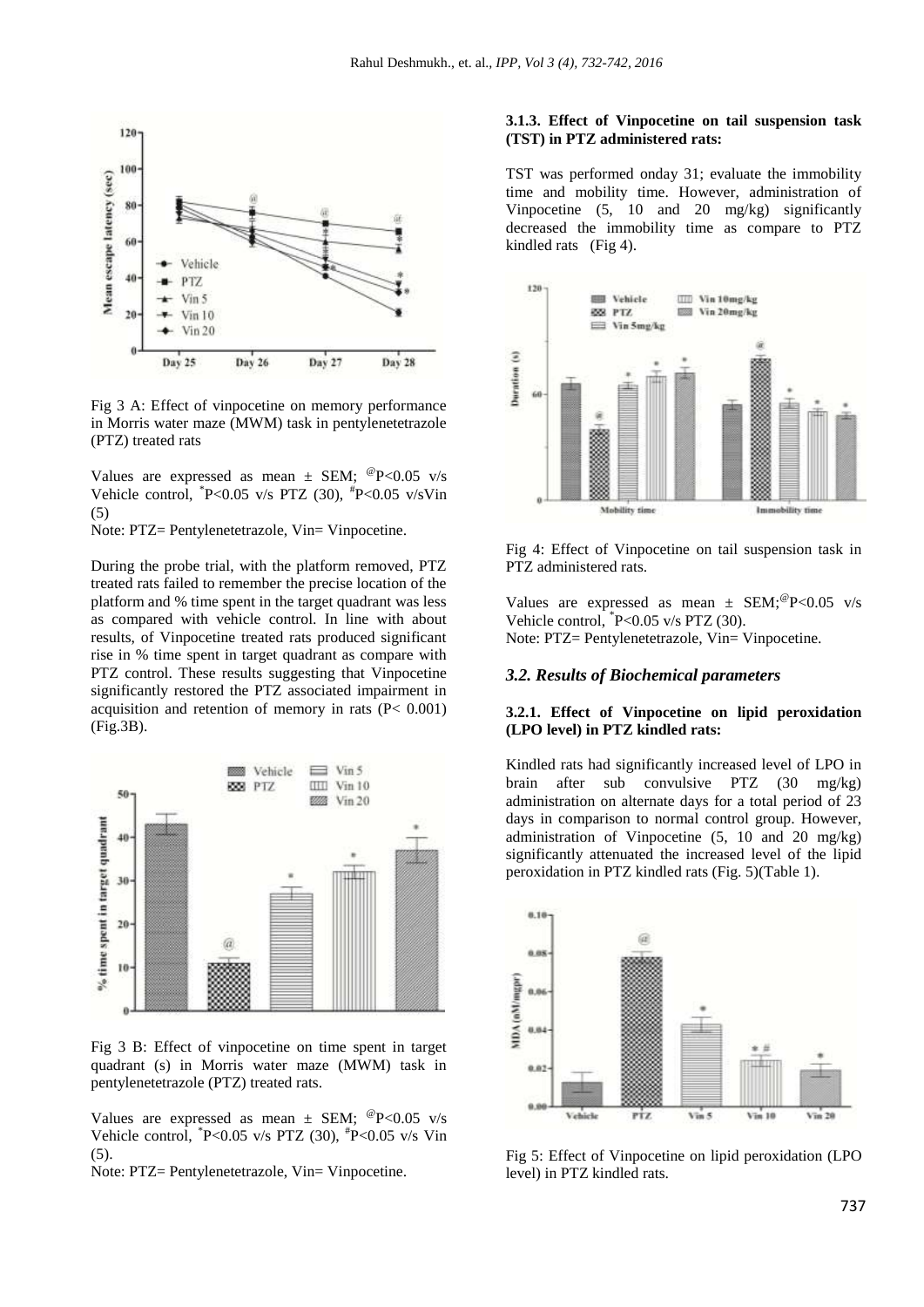Values are expressed as mean  $\pm$  SEM;  $^{\circ}P$  < 0.05 v/s Vehicle control, \* P<0.05 v/s PTZ (30), P<0.05 v/s Vin (5).

Note: PTZ= Pentylenetetrazole, Vin= Vinpocetine.

## **3.2.2. Effect of Vinpocetine on reduced glutathione (GSH level) in PTZ kindled rats:**

Chronic, sub-convulsive PTZ (30 mg/kg) administration on alternate days for a total period of 23 days resulted in decreased in antioxidant enzymes in brain. Treatment with Vinpocetine (5, 10 and 20 mg/kg) significantly restored the GSH level in PTZ kindled rats (Fig 6) (Table 1).



Fig 6: Effect of Vinpocetine on reduced glutathione (GSH level) in PTZ kindled rats.

Values are expressed as mean  $\pm$  SEM;  $^{\circ}P$  < 0.05 v/s Vehicle control, \* P<0.05 v/s PTZ (30), P<0.05 v/s Vin (5).

Note: PTZ= Pentylenetetrazole, Vin= Vinpocetine.

#### **3.2.3. Effect of Vinpocetine on nitrite levels in PTZ kindled rats:**

Kindled rats had significantly increased level of nitrite in brain after sub convulsive PTZ (30 mg/kg) administration on alternate days for a total period of 23 days in comparison to normal control group. However, administration of Vinpocetine (5, 10 and 20 mg/kg) significantly attenuated the increased level of the nitrite in PTZ kindled rats (Fig 7) (Table 1).



Fig 7: Effect of Vinpocetine on nitrite levels in PTZ kindled rats.

Values are expressed as mean  $\pm$  SEM;  $^{\circ}P$  < 0.05 v/s Vehicle control, \* P<0.05 v/s PTZ (30), P<0.05 v/s Vin (5).

Note: PTZ= Pentylenetetrazole, Vin= Vinpocetine.

Table.1 Effect of Vinpocetine on the levels of LPO,reduced glutathione and nitrite in PTZ administered rats.

|                                  | <b>Oxidative Stress Parameters</b>  |                                      |                            |
|----------------------------------|-------------------------------------|--------------------------------------|----------------------------|
| Table<br>Groups                  | <b>GSH</b><br>(nMol/mg)<br>protein) | Nitrite<br>$(\mu$ Mol/mg<br>protein) | MDA (µMol<br>/mg protein)  |
| Vehicle                          | $0.09 \pm 0.008$                    | $0.012 \pm 0.005$                    | $0.012 \pm 0.014$          |
| PTZ.                             | $0.03 \pm 0.011$                    | $0.069 \pm 0.008$                    | $0.078 + 0.007$            |
| Vinpocetine<br>$(5 \text{ mg})$  | $0.05 \pm 0.009$<br>×               | $0.043 \pm 0.010$<br>***             | $0.04 \pm 0.010*$<br>$* *$ |
| Vinpocetine<br>$(10 \text{ mg})$ | $0.07 \pm 0.01$<br>***              | $0.024 \pm 0.008$<br>* **            | $0.02 \pm 0.008*$<br>$* *$ |

Values are expressed as mean  $\pm$  SEM;  $^{\circ}P$  < 0.05 v/s Vehicle control,  $P<0.05$  v/s PTZ (30). Note: PTZ= Pentylenetetrazole

## **4. Discussion**

Present study, demonstrates the therapeutic potential of Vinpocetine in comorbid depression and cognitive deficit in pentylenetetrazole (PTZ) kindled rats. Results showed that treatment with Vinpocetine reduced the seizure severity score and attenuates the kindling associated depression like behavior and cognitive deficit. Epilepsy is one of the major neurological disorder still awaiting safer drugs with improved antiepileptic effects and lesser side effects. The most prominent feature of epilepsy is the seizures but memory impairment, learning disabilities, behavioral problems and poor social outcome also involved. Epilepsy has many comorbid conditions but depression and cognitive dysfunction are the most delibitating conditions [29, 30].

In the present study, we have used PTZ kindling model to induce kindling in rats. PTZ kindling is a well established model of epilepsy used for understanding neurobiology and evaluating the effectiveness of antiepileptic drugs. Chemical kindling has also been used to study the several psychiatric comorbidities associated with epilepsy [20, 25, 31].PTZ has been found to induce kindling in various findings and as a common agent to epileptic models [32]. PTZ is a selective blocker which selectively blocks chloride channel coupled to the GABAergic receptor complex. Repeated administration of subconvulsive doses of PTZ was found to be downregulates the sensitivity of  $GABA_A$ receptors, thus favoring glutamate-aggravated seizures [11]. In line with these findings our results also confirmed the kindling effect of PTZ and seizure was induced in the PTZ treated groups. Kindled seizures have been shown to cause a neuronal loss in limbic systems CA1, CA3, dentate gyrus of hippocampus,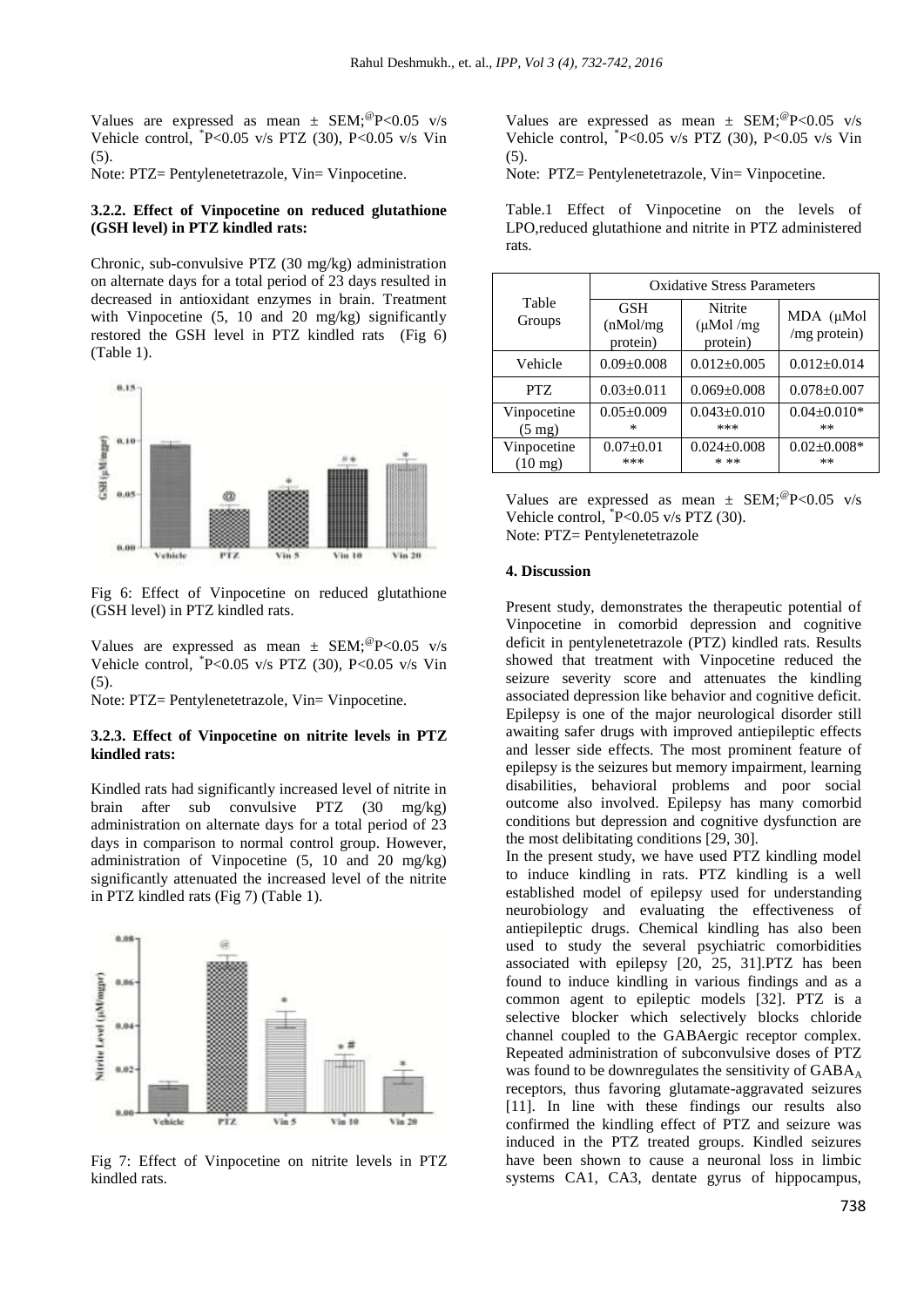amygdala and entorhinal cortex [33,34](Cavazos and Sutula 1990; Pitkänen*et al*. 1998). An increased activity of the glutamatergic transmission has also been found to play a crucial role in neuronal cell death of the PTZ kindling in rats due to free radicals generation [35].

In the present study, PTZ kindled rats showed significant learning and memory deficit and depression behavior in rats. Herein, Morris water maze (MWM) was used to evaluate spatial learning and memory [36]. Most importantly, spatial learning in general and MWM performance in particular appear to be depending upon the coordinated action of different brain regions constituting a functionally integrated neural network [37]. PTZ-kindling disrupts performance in the MWM partially parallels the results of Lamberty and Klitgaard [38], who reported that PTZ-induced kindling disrupts spatial memory for place but not spatial learning. In contrast to this report, however, we found that spatial learning is also affected by PTZ kindling. Our findings are consistent with other reports showing significant spatial learning deficits following PTZ-induced kindling [39, 40]. Whereas, object recognition task (ORT) is a commonly employed test of memory that relies on rodents inherent preference for exploration of novel versus familiar object and required very little training and hippocampal formation mediates several aspects of cognitive function, including spatial learning, formation of new memories and retrieval of stored memories . The PTZ administration in rats produced significant impairment in learning and memory object recognition task (ORT). Depression, one of the most debilitating psychiatric comorbidity of epilepsy, generally examined in rodents using various experimental models viz.,tail suspension test (TST) [41,31]. In the present study, PTZ kindled animal showed significant depressive behavior indicated by increased immobility period in TST. Whereas, Vinpocetine attenuated PTZ-induced learning and memory deficit and depressive behavior in rats. Vinpocetine treated rats showed significant improvement in acquisition and memory consolidation and were able to discriminate between familial and novel objects. Moreover, Vinpocetine treated rats showed significant decrease in immobility duration indicating antidepressant effect. Vinpocetine significantly reduced the level of oxidative stress and other neuroinflammatory mediators which confirm the neuroprotective potential of Vinpocetine in PTZ induced comorbid conditions.

Preclinical studies of Vinpocetine in rodents against corazol, strychnine and thiosemicarbazide induced convulsions has proved it as a potent anticonvulsant. Anticonvulsive action was suggested to be mediated by GABA and serotonergic mechanisms [42]. Moreover, Vinpocetine has been reported to be 100 fold more efficient than phenytoin (a prototype Na<sup>+</sup>-channel blocker) in causing inhibition of veratridine evoked cell death, by  $Na^+$  channel activation [43].  $Na^+$  channel activation is one of the possible factors responsible for release of excitatory neurotransmitters; therefore Na<sup>+</sup> channel inhibition could be responsible for the anticonvulsant action of Vinpocetine [22, 43].

Vinpocetine has been reported to attenuate different types of seizures in rats and was found to be effective in PTZ-, amygdala- and neocortically kindled rats [44]. The very first molecular target recognized for Vinpocetine was phosphodiesterase (PDE) enzyme [45]. Phosphodiesterase (PDE) enzyme inhibition is a way to enhance level of second messenger and consequently influence the pathways involved in learning and memory [22]. PDE1 has been reported to show significant expression in neurons of the hippocampus. Further cAMP and cGMP related effects of Vinpocetine have been related to its inhibitory action on  $\overline{Na}^+$  conductivity [46].

Vinpocetine has been further reported to improve cerebral blood flow [47]. Vinpocetine has also been demonstrated to inhibit veratridine induced opening Na+ channel activity and glutamate release [48, 49]. Further cAMP[50] and cGMP[51] dependent effects of Vinpocetine have been related to its action on Na+ conductivity. The observed behavioral changes well corroborated with biochemical impairment, as kindled animals showed depleted monoamine and exacerbated nitrosative stress level in the brain. These biochemical changes have been suggested as a pathogenic feature of depression [52]. The Vinpocetine treatment, in this study, elevated the norepinephrine and serotonin level, possibly via blocking monoamine oxidase A and attenuated the elevated nitrosative stress level in the brain.

In the present study, PTZ induced kindling cause increased oxidative stress. MDA is an end product of lipid peroxidation [53] and glutathione as an endogenous antioxidant plays an important role in protecting cells against oxidative damage. In the present study, PTZ kindling increased the level of MDA and decreased the GSH level in the rat brain. PTZ thus caused an imbalance between antioxidant and free radical generation which may be atleast partially responsible for seizures and cognitive impairment [28]. As oxidative stress is known to contribute to the deficits of cognitive function [54], the observed increase in oxidative stress by PTZ may be one of the factors responsible for the cognitive impairment seen with chronic seizures. Administration of Vinpocetine prevented the rise in brain MDA levels in a dose-dependent manner. In addition, Vinpocetine has been shown to inhibit a cyclic GMP phosphodiesterase, this inhibition enhances cyclic GMP levels in the vascular smooth muscle, leading to reduced resistance of cerebral vessels and increase of cerebral flow. Vinpocetine has been shown to enhance cerebral oxygen and glucose utilization uptake and enhance neuronal ATP bio-energy production, even under hypoxic (low oxygen) conditions, makes it suitable to overcome the factors which irradiates brain ageing [45]. Moreover Vinpocetine has been reported to be a potent antioxidant and demonstrated to scavange hydroxyl free radicals [22].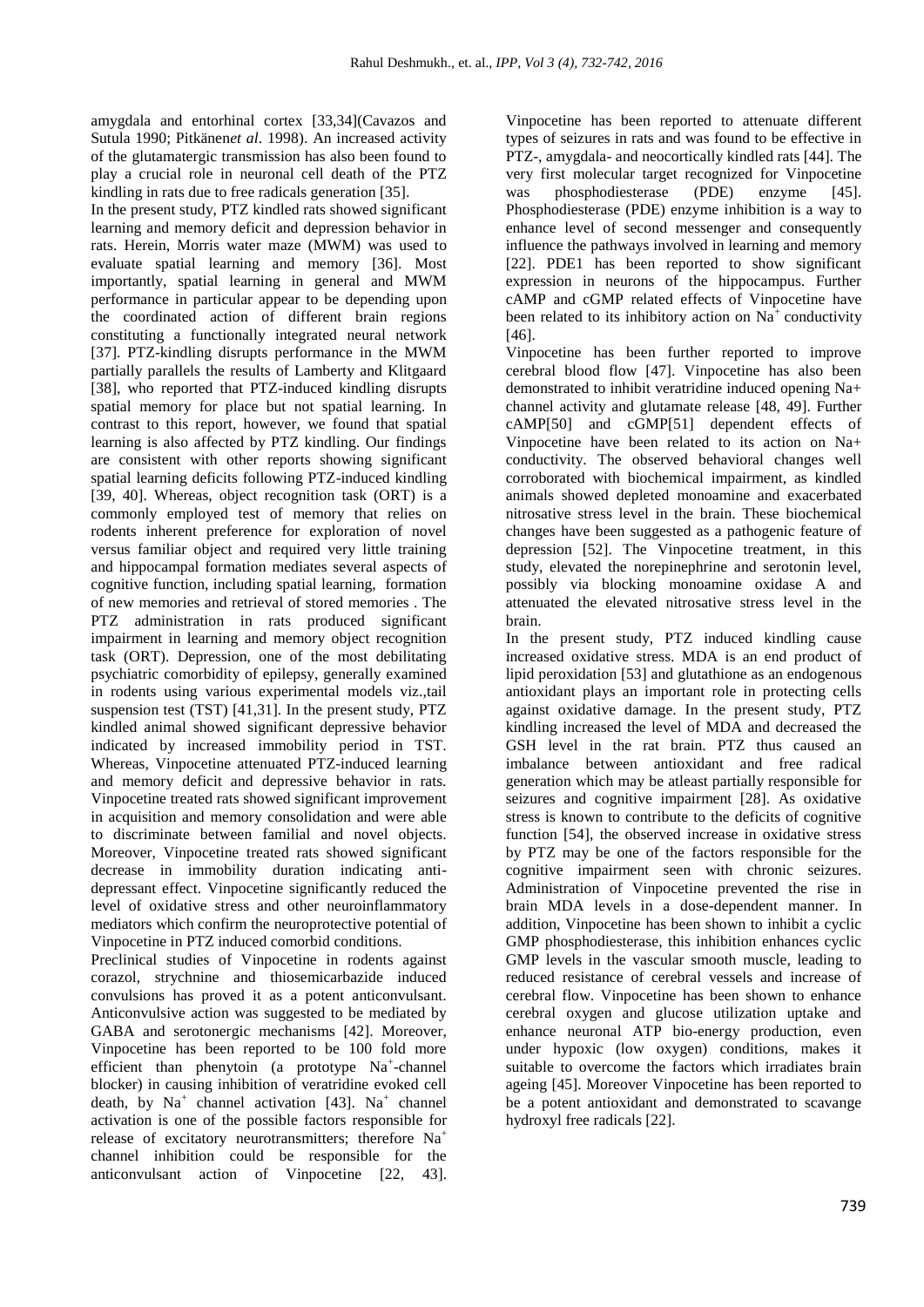## **Conclusion**

Thus, the observed beneficial effects of Vinpocetine against PTZ induced behavioural and biochemical abnormalities may be due to its ability to improve cerebral cyclic nucleotide signaling, inhibition of Na<sup>+</sup> channel activity and through its observed antioxidant mechanisms. Nonetheless, our results support the earlier observations and provide a rationale for the therapeutic application of Vinpocetine in the management of epilepsy and associated comorbidities such as depression and cognitive deterioration.

## **Acknowledgement**

Authors are thankful to Mr. Parveeen Garg, the chairman, ISF College of Pharmacy, Moga (Punjab) for his praiseworthy inspiration and support for this study.

## **References**

- [1] Kumar, A., Lalitha, S., & Mishra, J. (2013). Possible nitric oxide mechanism in the protective effect of hesperidin against pentylenetetrazole (PTZ)-induced kindling and associated cognitive dysfunction in mice. *Epilepsy & Behavior*, 29(1), 103-111.
- [2] LaFrance, W. C., Kanner, A. M., & Hermann, B. (2008). Psychiatric comorbidities in epilepsy. *International Review of Neurobiology*, 83, 347- 383.
- [3] Kanner, A. M., & Cole, A. J. (2010). Comorbid depressive disorders in epilepsy. *CNS spectrums*, 15(S4), 3-6.
- [4] Kanner, A. M., Schachter, S. C., Barry, J. J., Hersdorffer, D. C., Mula, M., Trimble, M., ... & Ryvlin, P. (2012). Depression and epilepsy: epidemiologic and neurobiologic perspectives that may explain their high comorbid occurrence. *Epilepsy & Behavior*, 24(2), 156-168.
- [5] Bornstein, R. A., Pakalnis, A., Drake, M. E., & Suga, L. J. (1988). Effects of seizure type and waveform abnormality on memory and attention. *Archives of neurology*, 45(8), 884-887.
- [6] Giovagnoli, A.R., Avanzini, G., (1990). Learning and memory impairment in patients with temporal lobe epilepsy: relation to the presence, type and location of brain lesion. *Epilepsia.* 40: 904.
- [7] Choudhary, K. M., Mishra, A., Poroikov, V. V., & Goel, R. K. (2013). Ameliorative effect of Curcumin on seizure severity, depression like behavior, learning and memory deficit in postpentylenetetrazole-kindled mice. *European journal of pharmacology*, 704(1), 33-40.
- [8] Mody, I., & Heinemann, U. (1987). NMDA receptors of dentate gyrus granule cells participate in synaptic transmission following kindling.
- [9] Babb, T. L., Pretorius, J. K., Kupfer, W. R., & Crandall, P. H. (1989). Glutamate decarboxylaseimmunoreactive neurons are preserved in human

epileptic hippocampus. *Journal of Neuroscience*, 9(7), 2562-2574.

- [10] Elger, C. E., Helmstaedter, C., & Kurthen, M. (2004). Chronic epilepsy and cognition. *The Lancet Neurology*, 3(11), 663-672.
- [11] Corda, M. G., & Biggio, G. (1986). Proconflict effect of GABA receptor complex antagonists: reversal by diazepam. *Neuropharmacology*, 25(5), 541-544.
- [12] Lörincz, C., Szasz, K., & Kisfaludy, L. (1975). The synthesis of ethyl apovincaminate. Arzneimittel-Forschung, 26(10a), 1907-1907.
- [13] Ribari O, Zelen B, KollarB.Ethyl apovincaminate in the treatment of sensorineuronal impairment of hearing. *Arzneimittel forschung*, 1976; 26:1977– 1980.
- [14] Nicholson, C. D. (1990). Pharmacology of nootropics and metabolically active compounds in relation to their use in dementia. *Psychopharmacology*, 101(2), 147-159.
- [15] Miyamoto, M. A. S. A. O. M. I., Murphy, T. H., Schnaar, R. L., & Coyle, J. T. (1989). Antioxidants protect against glutamate-induced cytotoxicity in a neuronal cell line. *Journal of Pharmacology and Experimental Therapeutics*, 250(3), 1132-1140.
- [16] Vohora, D., Saraogi, P., Yazdani, M. A., Bhowmik, M., Khanam, R., & Pillai, K. K. (2010). Recent advances in adjunctive therapy for epilepsy: focus on sodium channel blockers as thirdgeneration antiepileptic drugs. *Drugs of Today*, 46(4), 265.
- [17] Štolc, S. (1999). Indole derivatives as neuroprotectants. *Life sciences*, 65(18-19), 1943- 1950.
- [18] Abdel-Salam, O. M., Khadrawy, Y. A., Salem, N. A., & Sleem, A. A. (2011). Oxidative stress in a model of toxic demyelination in rat brain: the effect of piracetam and vinpocetine. *Neurochemical research*, 36(6), 1062-1072.
- [19] Mortazavi, F., Ericson, M., Story, D., Hulce, V. D., & Dunbar, G. L. (2005). Spatial learning deficits and emotional impairments in pentylenetetrazolekindled rats. *Epilepsy & behavior*, 7(4), 629-638.
- [20] Gupta, Y. K., & Malhotra, J. A. T. I. N. D. E. R. (1997). Effect of Theophylline on Diazepam and Sodium Valproate Protection in Pentylenetetrazole Kindled Seizures in Rats. *Indian journal of physiology and pharmacology*, 41, 280-284.
- [21] Aniol, V. A., Ivanova-Dyatlova, A. Y., Keren, O., Guekht, A. B., Sarne, Y., & Gulyaeva, N. V. (2013). A single pentylenetetrazole-induced clonictonic seizure episode is accompanied by a slowly developing cognitive decline in rats. *Epilepsy & Behavior*, 26(2), 196-202.
- [22] Deshmukh, R., Sharma, V., Mehan, S., Sharma, N., & Bedi, K. L. (2009). Amelioration of intracerebroventricular streptozotocin induced cognitive dysfunction and oxidative stress by vinpocetine—a PDE1 inhibitor. *European journal of pharmacology*, 620(1), 49-56.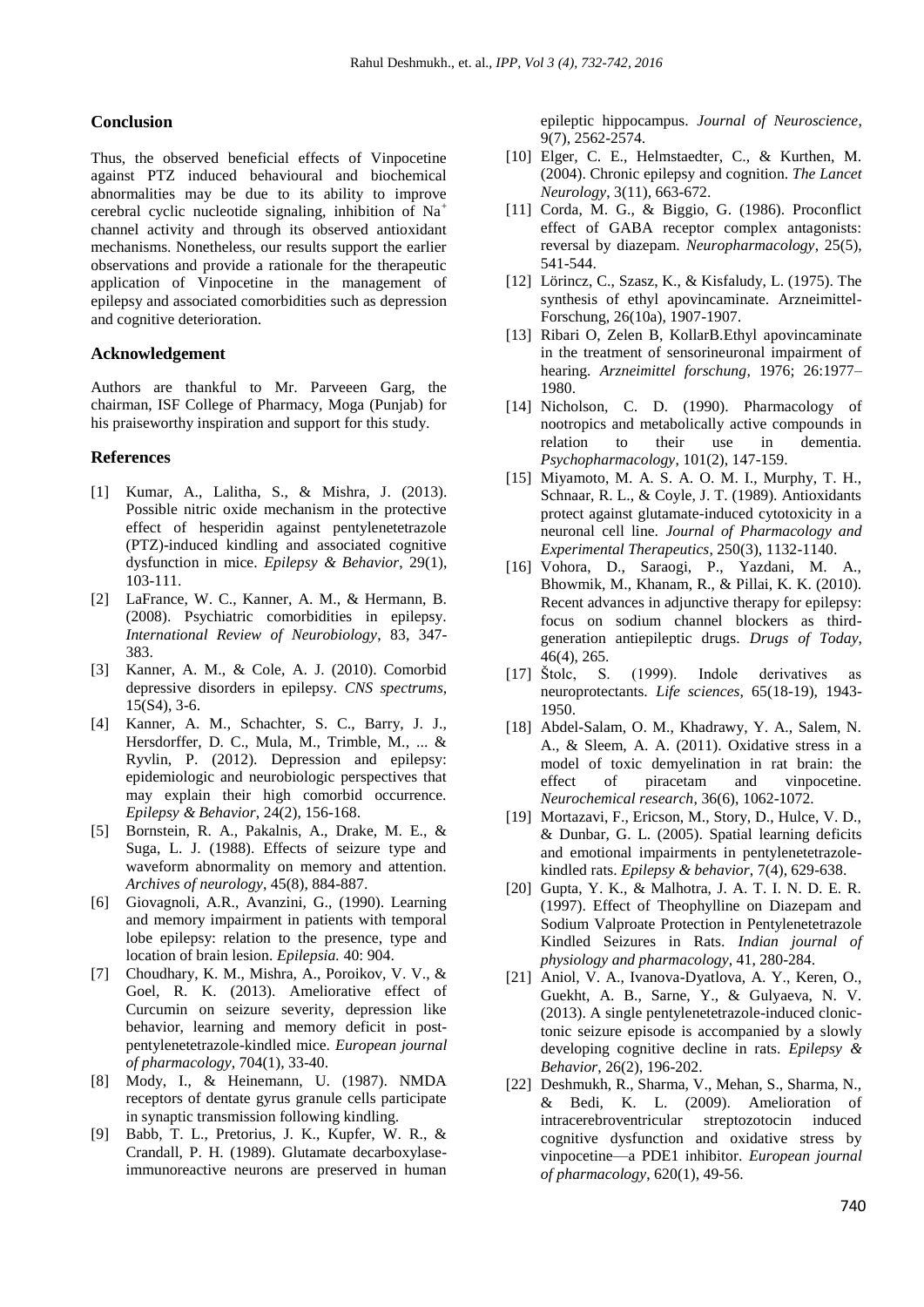- [23] Zeni, A. L. B., Zomkowski, A. D. E., Maraschin, M., Rodrigues, A. L. S., & Tasca, C. I. (2012). Ferulic acid exerts antidepressant-like effect in the tail suspension test in mice: evidence for the involvement of the serotonergic system. *European journal of pharmacology*, 679(1), 68-74.
- [24] Binfaré, R. W., Rosa, A. O., Lobato, K. R., Santos, A. R., & Rodrigues, A. L. S. (2009). Ascorbic acid administration produces an antidepressant-like effect: evidence for the involvement of monoaminergic neurotransmission. *Progress in Neuro-Psychopharmacology and Biological Psychiatry*, 33(3), 530-540.
- [25] Lowry, O. H., ROBSEBROUGH, N., Farr, A. L., & Randall, R. J. (1959). A repair method for quantifying small amounts of protein. *J. Biol. Chem*, 193-265.
- [26] Wills, E. D. (1966). Mechanisms of lipid peroxide formation in animal tissues. *Biochemical Journal*, 99(3), 667.
- [27] Mehla, J., Reeta, K. H., Gupta, P., & Gupta, Y. K. (2010). Protective effect of curcumin against seizures and cognitive impairment in a pentylenetetrazole-kindled epileptic rat model. *Life sciences*, 87(19), 596-603.
- [28] Ellman, G. L. (1959). Tissue sulfhydryl groups. *Archives of biochemistry and biophysics*, 82(1), 70- 77.
- [29] Vimala, P. V., Bhutada, P. S., & Patel, F. R. (2014). Therapeutic potential of agomelatine in epilepsy and epileptic complications. *Medical hypotheses*, 82(1), 105-110.
- [30] Agarwal, N. B., Agarwal, N. K., Mediratta, P. K., & Sharma, K. K. (2011). Effect of lamotrigine, oxcarbazepine and topiramate on cognitive functions and oxidative stress in PTZ-kindled mice. *Seizure*, 20(3), 257-262.
- [31] Singh, B., Singh, D., & Goel, R. K. (2012). Dual protective effect of Passiflora incarnata in epilepsy and associated post-ictal depression. *Journal of ethnopharmacology*, 139(1), 273-279.
- [32] Patsoukis, N., Zervoudakis, G., Georgiou, C. D., Angelatou, F., Matsokis, N. A., & Panagopoulos, N. T. (2004). Effect of pentylenetetrazol-induced epileptic seizure on thiol redox state in the mouse cerebral cortex. *Epilepsy research*, 62(1), 65-74.
- [33] Sutula, T. P. (1990). Progressive neuronal loss induced by kindling: a possible mechanism for mossy fiber synaptic reorganization and hippocampal sclerosis. *Brain research*, 527(1), 1-6.
- [34] Pitkänen, A., Tuunanen, J., Kälviäinen, R., Partanen, K., & Salmenperä, T. (1998). Amygdala damage in experimental and human temporal lobe epilepsy. *Epilepsy research*, 32(1), 233-253.
- [35] Rauca, C., Zerbe, R., & Jantze, H. (1999). Formation of free hydroxyl radicals after pentylenetetrazol-induced seizure and kindling. *Brain research*, 847(2), 347-351.
- [36] Morris, R. (1984). Developments of a water-maze procedure for studying spatial learning in the rat. *Journal of neuroscience methods*, 11(1), 47-60.
- [37] D'Hooge, R., & De Deyn, P. P. (2001). Applications of the Morris water maze in the study of learning and memory. *Brain research reviews*, 36(1), 60-90.
- [38] Lamberty, Y., & Klitgaard, H. (2000). Consequences of pentylenetetrazole kindling on spatial memory and emotional responding in the rat. *Epilepsy & Behavior*, 1(4), 256-261.
- [39] Hamm, R. J., Pike, B. R., Temple, M. D., O'Dell, D. M., & Lyeth, B. G. (1995). The effect of postinjury kindled seizures on cognitive performance of traumatically brain-injured rats. *Experimental neurology*, 136(2), 143-148.
- [40] Mortazavi, F., Ericson, M., Story, D., Hulce, V. D., & Dunbar, G. L. (2005). Spatial learning deficits and emotional impairments in pentylenetetrazolekindled rats. *Epilepsy & behavior*, 7(4), 629-638.
- [41] Steru, L., Chermat, R., Thierry, B., & Simon, P. (1985). The tail suspension test: a new method for screening antidepressants in mice. *Psychopharmacology*, 85(3), 367-370.
- [42] Dutov, A., Tolpyshev, B., Karpov, V., Petrov, A., (1986). Effect of Cavinton on convulsions caused by chemical substances (Russian). *Farma. Tok*. 49:  $22 - 5$ .
- [43] Lakics, V., Sebestyén, M. G., & Erdö, S. L. (1995). Vinpocetine is a highly potent neuroprotectant against veratridine-induced cell death in primary cultures of rat cerebral cortex. *Neuroscience letters*, 185(2), 127-130.
- [44] Schmidt J., (1990). Comparative studies on the anticonvulsant effectiveness of nootropic drugs in kindled rats. *Biomed. Biochim. Acta.* 49: 413–419.
- [45] Wang, H., Zhang, K., Zhao, L., Tang, J., Gao, L., & Wei, Z. (2014). Anti-inflammatory effects of vinpocetine on the functional expression of nuclear factor-kappa B and tumor necrosis factor-alpha in a rat model of cerebral ischemia–reperfusion injury. *Neuroscience letters*, 566, 247-251.
- [46] Bönöczk, P., Gulyás, B., Adam-Vizi, V., Nemes, A., Kárpáti, E., Kiss, B., ... & Vas, A. (2000). Role of sodium channel inhibition in neuroprotection: effect of vinpocetine. *Brain research bulletin*, 53(3), 245-254.
- [47] Immamoto, T., Tanabe, M., Shimamoto, N., Kawazoe, K., Hirata, M., 1984. Cerebral circulatory and cardiac effects of vinpocetine and its metabolite, apovincinamic acid in anesthetized dogs. *Arzneimittel forsch* 43, 161–69
- [48] Tretter, L., Vizi, A., 1998. The neuroprotective drug vinpocetine prevents veratridine induced mechanisms of vinpocetine effect on smooth muscle cells (in Russian). Eksp. Klin. *Farmako*l. 66, 25–28.
- [49] Sitges, M., Chiu, L. M., & Nekrassov, V. (2006). Single and combined effects of carbamazepine and vinpocetine on depolarization-induced changes in